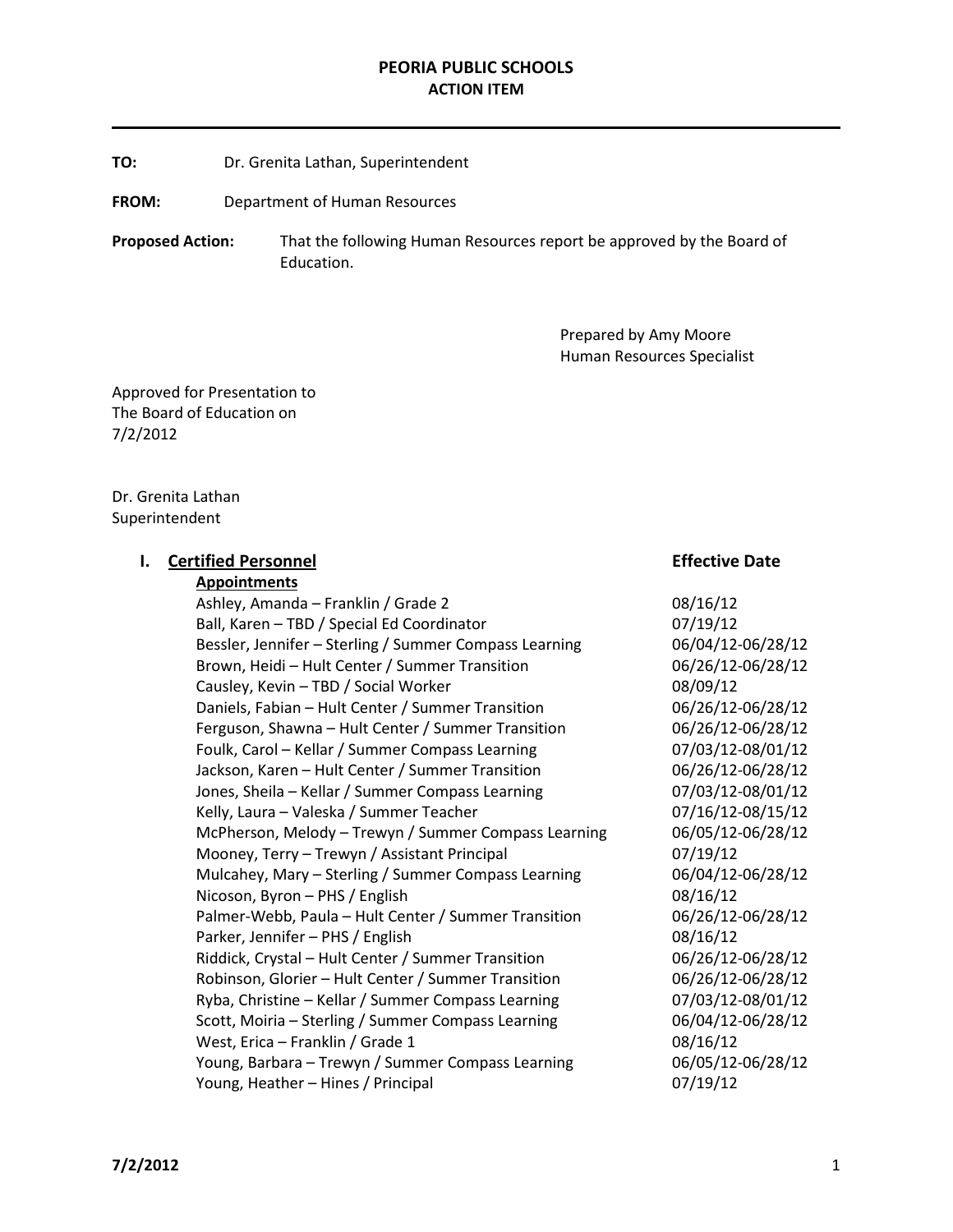## PEORIA PUBLIC SCHOOLS ACTION ITEM

| <b>Recall from Honorable Dismissal</b>                    |          |
|-----------------------------------------------------------|----------|
| Bates, Michael - WCTC / Alt Ed/RSSP Science               | 08/16/12 |
| Benedict, Ellen - Irving / Kindergarten                   | 08/16/12 |
| Blodgett, Carolyn - PHS / English                         | 08/16/12 |
| Bousky, Cynthia - Kellar / Kindergarten                   | 08/16/12 |
| Cepeda, Kyle - Glen Oak / Science Grade 6                 | 08/16/12 |
| Cobb, Chetni - Harrison / Grade 4                         | 08/16/12 |
| Engel, Christine - Whittier / Special Education           | 08/16/12 |
| Griffin, Danielle - Thomas Jefferson / Special Education  | 08/16/12 |
| Holman, Carl - Roosevelt / Physical Education Grades K-8  | 08/16/12 |
| Hunter, Veronique - Hines / Grade 4                       | 08/16/12 |
| Kost, Katie - WCTC / English Grades 9-12                  | 08/16/12 |
| LaSota, Tanya - Harrison / Kindergarten                   | 08/16/12 |
| Mackey, Chad - Manual / Interventionist                   | 08/16/12 |
| Matt, Linda - WCTC / Special Ed Grades 5-8                | 08/16/12 |
| Mullally, Michael - PHS / English                         | 08/16/12 |
| Pickrell, Natalie - Thomas Jefferson / Kindergarten       | 08/16/12 |
| Reese, Jennifer - Manual / Math Grades 9-12               | 08/16/12 |
| Richards, Laura - WCTC / Math Grades 6-8                  | 08/16/12 |
| Robinson, Glorier - Valeska / Grade 1                     | 07/16/12 |
| Shay, Eric - Manual / English Grades 9-12                 | 08/16/12 |
| Stone, Terri - Roosevelt / Grade 4                        | 08/16/12 |
| Valentine-Cobb, Linda - Harrison / Counselor              | 08/09/12 |
| Waskow, Lucia - Thomas Jefferson & Hines / ESL Grades 1-4 | 08/16/12 |
| Watson, Sharon - Sterling / Hourly Teacher                | 08/16/12 |
| <b>Resignation</b>                                        |          |
| Dill, David - WCTC / Social Studies                       | 06/15/12 |
| Durst, Lori - Hines / Grade 2                             | 08/15/12 |
| Fox, Anne - RHS / Math                                    | 06/18/12 |
| Gleason, Bethany - WCTC / Special Ed                      | 06/21/12 |
| Horsting, Kristina - Irving / Grade 1                     | 06/21/12 |
| Johnson, Kenneth - WCTC / Math                            | 06/21/12 |
| Killam, Mallory - Charter Oak / Art K-4                   | 06/25/12 |
| LaHood, Alyssa - Mark Bills / Special Ed                  | 06/25/12 |
| Nessler, F Scott - Manual / Interventionist               | 06/21/12 |
| Sanderfield, Jenny - Quest / Interventionist              | 06/26/12 |
| Torres-Collier, Evynette - Irving / Bilingual Grade 1     | 06/20/12 |
| Wisniewski, Ammanda - Manual / Biology                    | 06/28/12 |
| <b>Resignation Agreement</b>                              |          |
| Harrison, Scott - Franklin / Grade 4                      | 05/31/12 |
| Telcine, Alein - Manual / Foreign Language - French       | 05/31/12 |

# II. Non-Certified Personnel

| <b>Appointments</b> |
|---------------------|
|---------------------|

| Capobianco, Joanna – Sterling / Audiologist               | 08/16/12          |
|-----------------------------------------------------------|-------------------|
| Gould, Richard – Administration / School Resource Captain | 07/02/12          |
| Hangen, Stanton – MHS / Summer Compass Learning           | 06/11/12-07/19/12 |